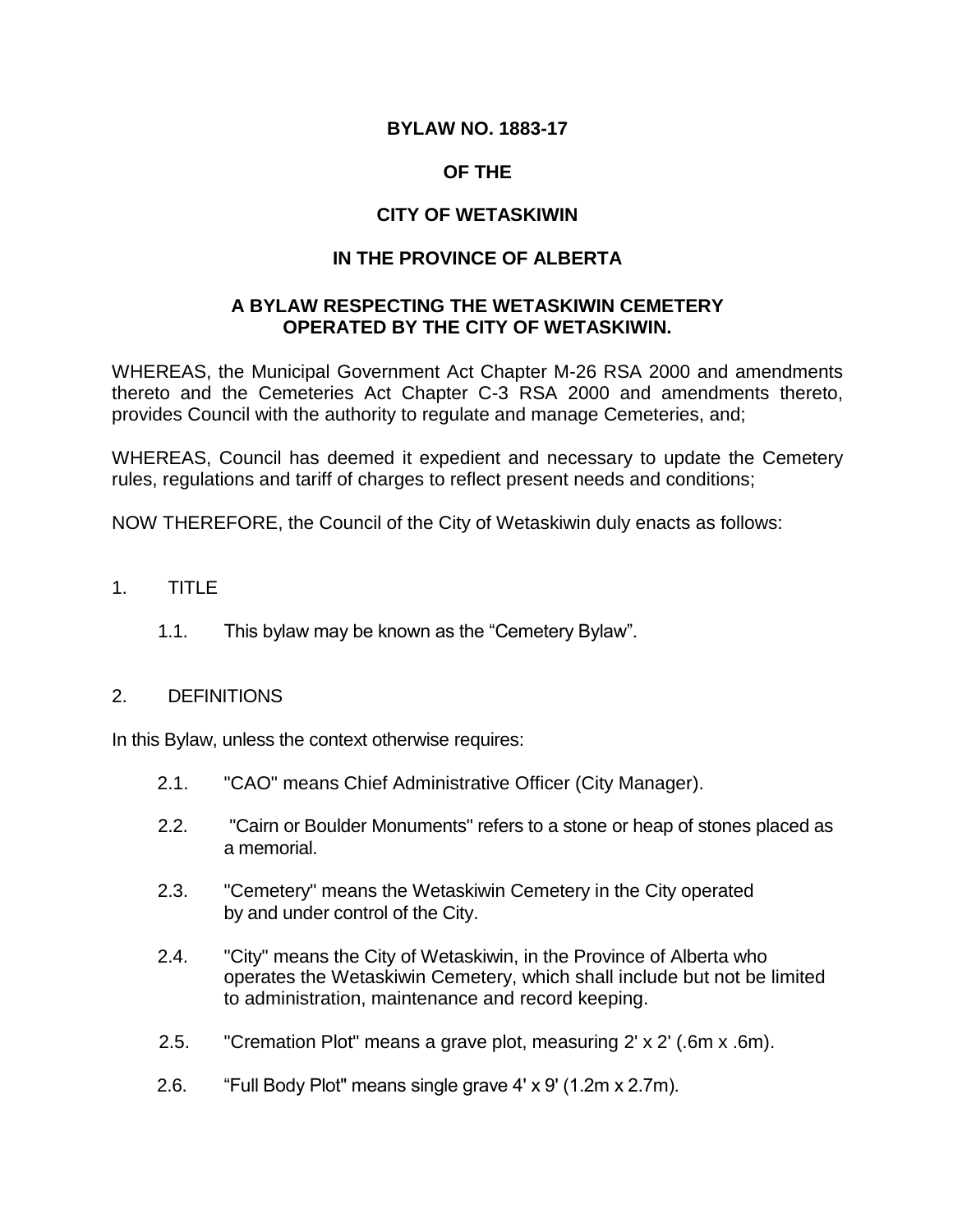- 2.7. "Grave Liner" means a concrete or metal rough box placed in a grave to house a casket.
- 2.8. "Monument" means any permanent grave structure or headstone level with or above the ground.
- 2.9. "Non-Resident" means any person who does not reside within the legal limits of the City of Wetaskiwin or the County of Wetaskiwin.
- 2.10. "Owner" means a person, heir, executor or authorized funeral director, with burial privileges for one or more plots.
- 2.11. "Perpetual Care" means the preservation and maintenance in perpetuity and in a proper manner of the cemetery and grounds.
- 2.12. "Perpetual Care Fund" means all funds received by the City from the Perpetual Care fee for the purpose of providing perpetual care and named the Wetaskiwin Cemetery Perpetual Care Fund.
- 2.13. "Public Works Manager" means the Public Works Manager of the City of Wetaskiwin or his or her designate.
- 2.14. "Unallocated Plots" means a plot pre-purchased which will be allocated at the time of burial.
- 2.15. "Veteran" means a person who was a member of the Armed Forces of Canada, the United Kingdom or any Armed Forces of a country allied with Canada or the United Kingdom who served in any war.

## 3. LAND DESCRIPTION

3.1. The following land is hereby established and set apart for the sole purpose of a public cemetery to be known as "Wetaskiwin Cemetery" described as follows:

> Plan 8143ET, Block A and B Containing 10.27 acres more or less

- 4. GENERAL
	- 4.1. The Public Works Manager shall have the sole control of all matters within the cemetery that are concerned with maintaining the grounds in a neat and pleasing condition, and to that end, is hereby authorized to regulate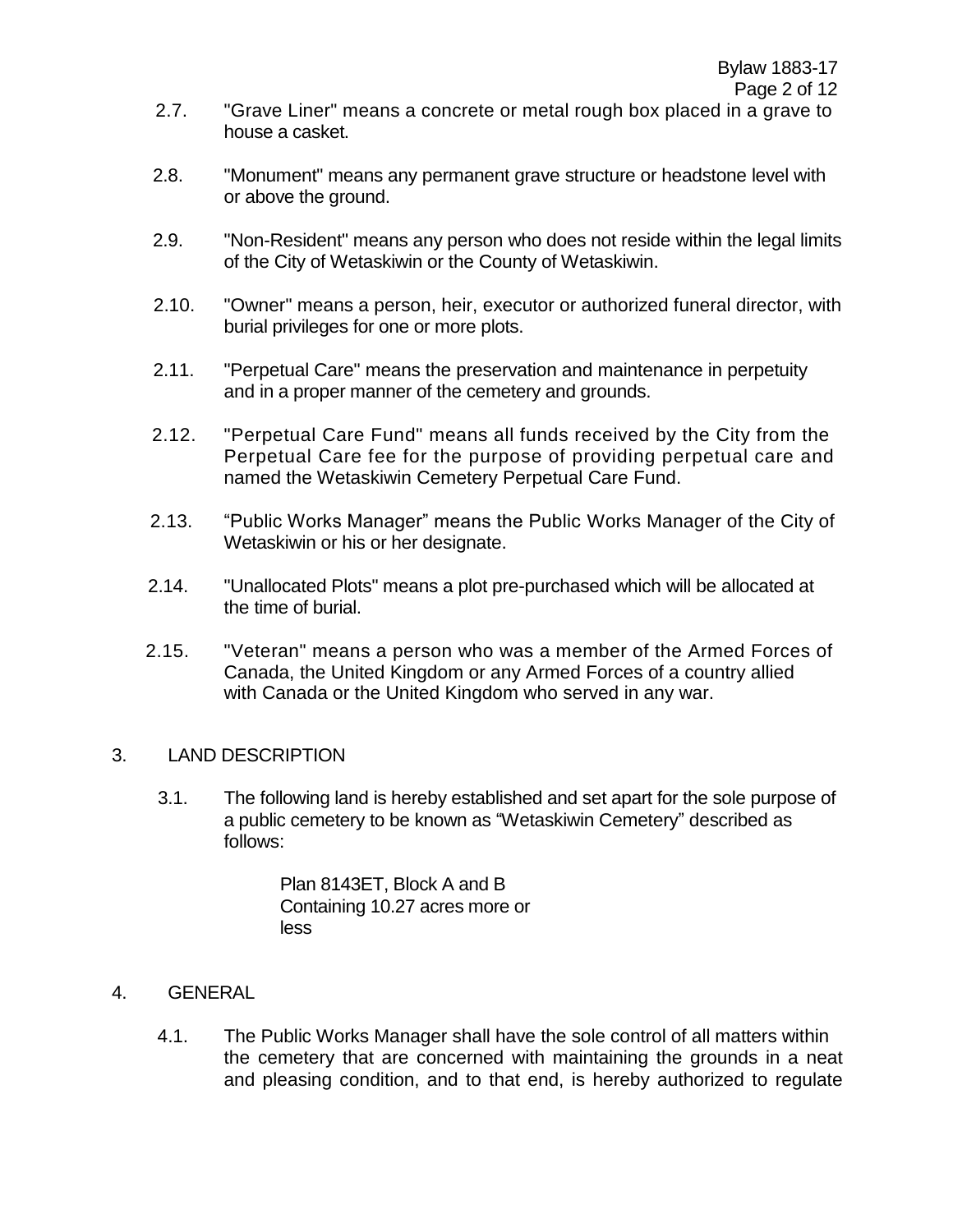and control the cemetery grounds in accordance with section 8 of this Bylaw, containing such regulations.

- 4.2. No owner shall change the grade of any plot. The Public Works Manager is authorized to restore any plot that is altered in grade contrary to the provisions of this section, at the expense of the owner.
- 4.3. No person shall make any path, cut any sod, or move or place corner posts or grave markers.
- 4.4. Overtime charges will apply for any hours outside the City working hours of 8:30 a.m. to 4:30 p.m. Monday to Friday and Statutory holidays.
- 4.5. While the City will take all reasonable precautions to protect the property of the owner, it assumes no liability nor responsibility for loss of or damage to any monument, marker or part thereof or any article of any type that may be placed on the plot.
- 4.6. The City reserves the right to alter regulations set out in section 8 of this bylaw and the CAOs may temporarily suspend, revoke or vary any regulation upon a written request.

## 5. SALE AND TRANSFER OF PLOTS

- 5.1. A person may purchase a maximum of four (4) Full Body plots or two (2) cremains plots. Approval by the Cemetery Committee is required for any larger purchases. Upon payment of the fee appearing in schedule B, a deed will be issued.
- 5.2. The survey and interment records are maintained by the City at the Public Works Office. The City will accept no responsibility for any excavation upon any plot unless it is undertaken following prior consultation with the Public Works Manager.
- 5.3. Portions of Section D and E are reserved exclusively for the burial of Veterans of wars in which Canada has participated.
- 5.4. The owner of any plot(s) can only sell the plot(s) to the City and the request must be made in writing. The purchase price will be 85% of the current market value. Family members may transfer the plot(s) to each other with a written request to the Public Works Manager for approval.
- 5.5. For pauper funerals, Social Services rates will apply. All items are GST exempt.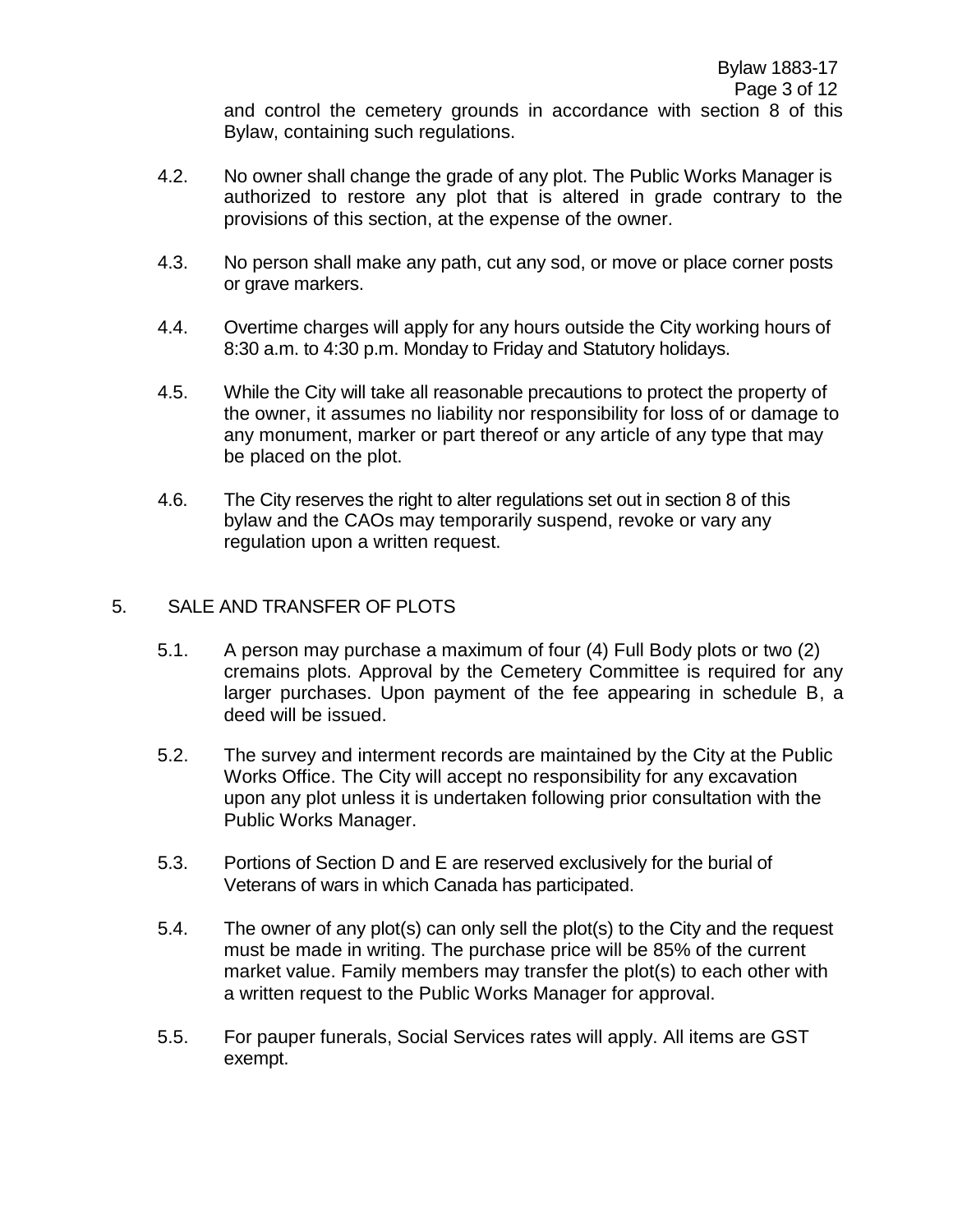#### 6. INTERMENTS AND DISINTERMENTS

- 6.1. Any person or agent requesting an interment shall have all related costs as per schedule B paid for prior to burial or a Request for Cemetery Plot(s) request form turned into the Public Works Manager.
- 6.2. No person shall personally or by agent undertake an interment in any burial plot unless and until there has been produced to the Public Works Manager, the following:
	- 6.2.1. Burial Permit issued by the proper official of the Province of Alberta;
	- 6.2.2. Cemetery deed issued by the City or written permission from the owner of the said plot permitting the burial, approved by the Public Works Manager.
- 6.3. A minimum of forty-eight (48) hours' notice from May 1 November 1 and from November 2 – April 30, seventy-two (72) hours' notice must be given to the Public Works Manager prior to interment**,** unless otherwise authorized in writing by Public Works Manager.
- 6.4. Interment of any body other than that of a human being is prohibited.
- 6.5. The City accepts no responsibility for any error or misunderstanding that may arise when any owner or agent orders an interment by telephone.
- 6.6. Every owner obtaining a plot in the cemetery shall be held responsible for all charges in connection with the disinterment or removal of a body when applicable.
- 6.7. Any person signing an order for interment will be held responsible for all charges in connection with such interment.
- 6.8. All persons shall comply with the government regulations for erection of monuments applicable to that part of the cemetery in which the interment is made. The fees for such are set out in schedule B.
- 6.9. Disinterment's shall only take place at times pre-arranged by the Public Works Manager.
- 6.10. No disinterments or removal of a body shall be allowed without the consent in writing of the surviving relative or the legal representative of the person whose body is to be disinterred or removed. The City will not be responsible for any disinterments. Disinterments must be arranged and completed by a Funeral Home under the supervision of the Public Works Manager. All costs incurred shall be the responsibility of the family or agent, including the cost of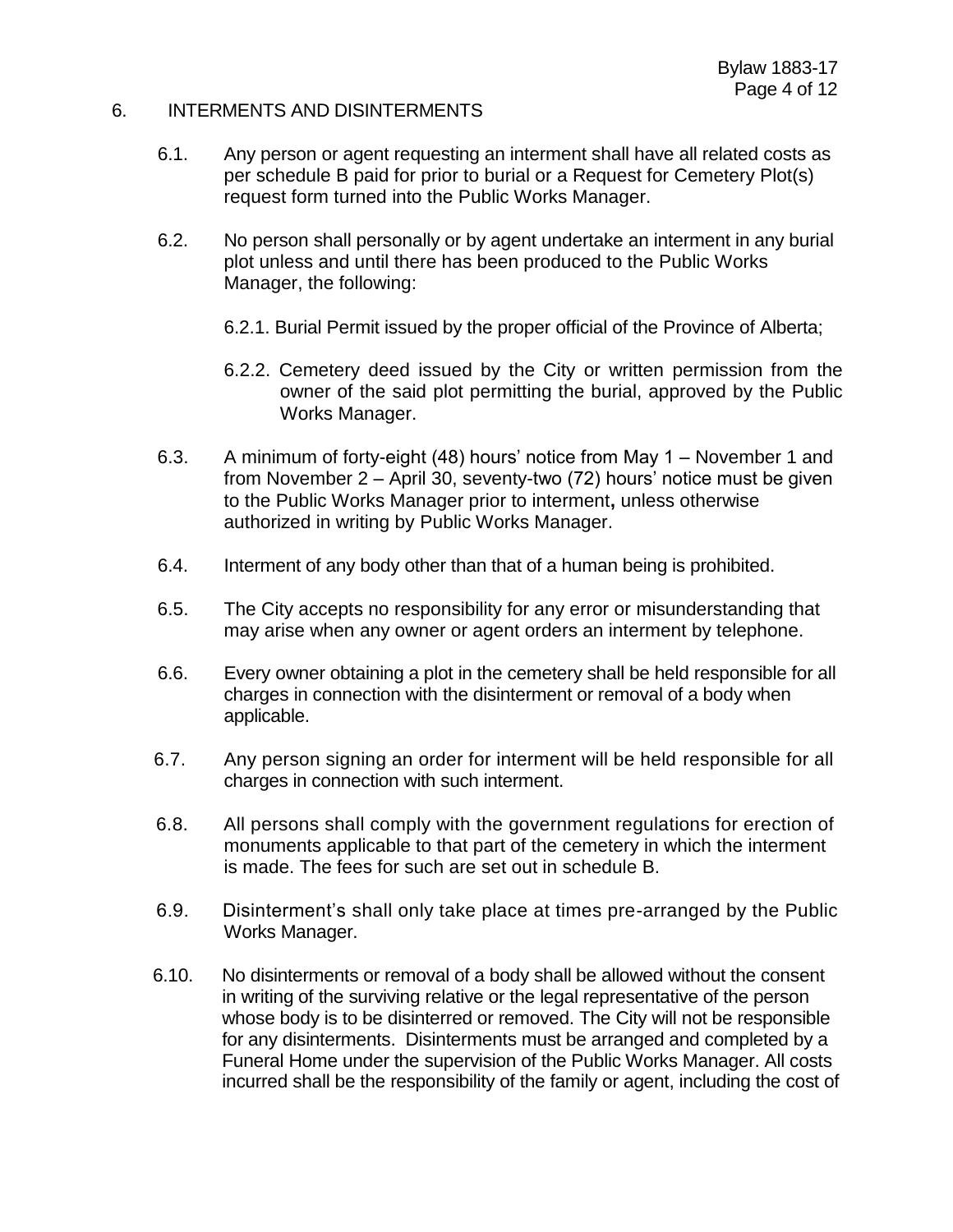a new grave liner if required.

- 6.11. Whenever a grave shall become vacant by removal of the body or bodies, the grave from which the body has been removed shall revert without refund to the Wetaskiwin Cemetery.
- 6.12. Disinterment of a body shall not take place until a permit, signed by the Department of Vital Statistics is presented to the Public Works Manager.
- 6.13. Concrete grave liners must be used for all burials except for:
	- 6.13.1 Children age six (6) and under which require at least a wooden rough box, and;

6.13.2 Cremains.

- 6.14. Concrete grave liners must be totally buried and the highest point being at least two (2) feet (0.6 meter) below the soil surface.
- 6.15. All requests for opening and closing graves shall be processed through the Public Works Manager. All opening and closing of graves shall be done by the Public Works Department.
- 6.16. The Funeral Home shall be responsible for lowering the grave liner, casket and placing and removal of "greens". The Funeral Home or its representative, shall be present until the grave liner is sealed.
- 6.17 It is a condition of every deed to use any plot in the Wetaskiwin Cemetery, that the deed expressly waives any claim arising by reason of any error or mis-description of any burial plot. The City undertakes that it will attempt in so far as is reasonably possible to avoid such errors but its liability shall only extend to refund, in case of error, of any money paid to the City for a plot or plots and it undertakes to make an equivalent quality of plot or plots available in lieu of those originally allocated.
	- 6.18. All burials are to be made within the confines of a single plot. There shall not be more than one (1) full body burial in a single plot. Where a plot is occupied by a full body, ashes, to a total of four cremains, may be buried in that plot when the person in charge of the ashes has received permission for such burial from the Public Works Manager.
	- 6.19. Except in cases of extreme necessity such as the danger of contagion or infection, or in case of an epidemic, the City will not permit interments to be made on Statutory Holidays, unless by order of the Province of Alberta.
	- 6.20. Before disinterment is allowed for the remains of a person who died from a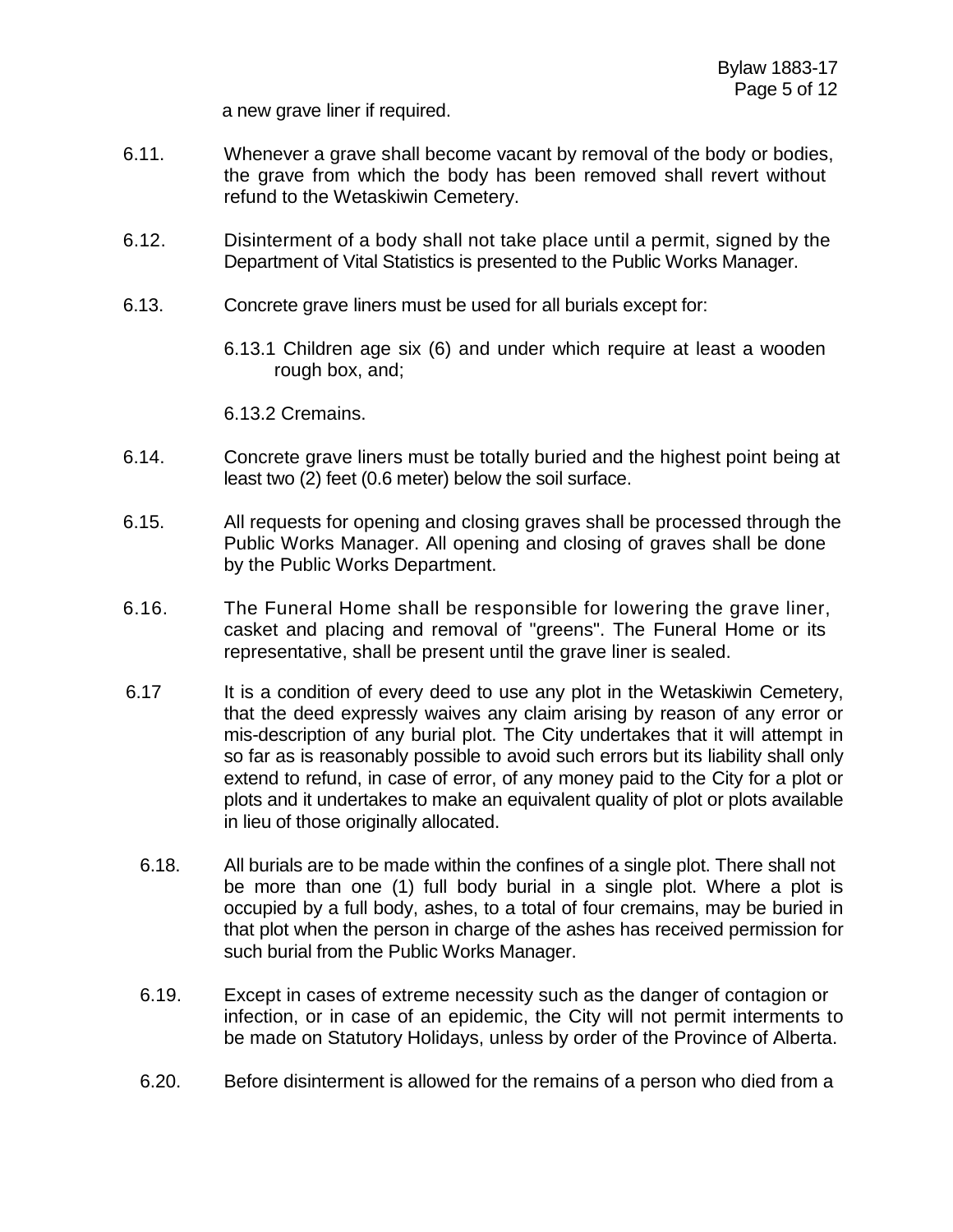contagious disease, a permit shall be obtained from the Province of Alberta and presented to the Public Works Manager.

6.21. All locations of interment shall be determined at the time of burial as per the next available plot. An additional three (3) plots may be purchased and reserved at this time.

## 7. MONUMENT WORK

- 7.1. No owner may erect upon any plot any monument while any outstanding charges for that plot are due and owing to the City.
- 7.2. No monument, vault or other structure shall be erected or placed on any plot until its design and the plans and specifications relative to the material, construction and the proposed location thereof have been submitted to the City and are in substantial compliance in the opinion of the Public Works Manager.
- 7.3. No person shall place on any plot a monument of artificial stone, glass, wood, or any other material unless the material proposed to be used is approved for use in section 8 of this bylaw.
- 7.4. Monuments shall only be installed Monday to Friday between the hours of 8:30 a.m. and 12:00 noon or the hours of 1:00 p.m. and 4:30 p.m. and all work on monuments shall cease during a funeral procession and funeral.

## 8. REGULATIONS

- 8.1. Advertising:
	- 8.1.1. No person shall canvass for orders or distribute business cards in any cemetery.
	- 8.1.2. No person shall place upon any monument that is erected in the cemetery the name of the monument dealer or the manufacturer of the name of the quarry or any type of insignia or trademark.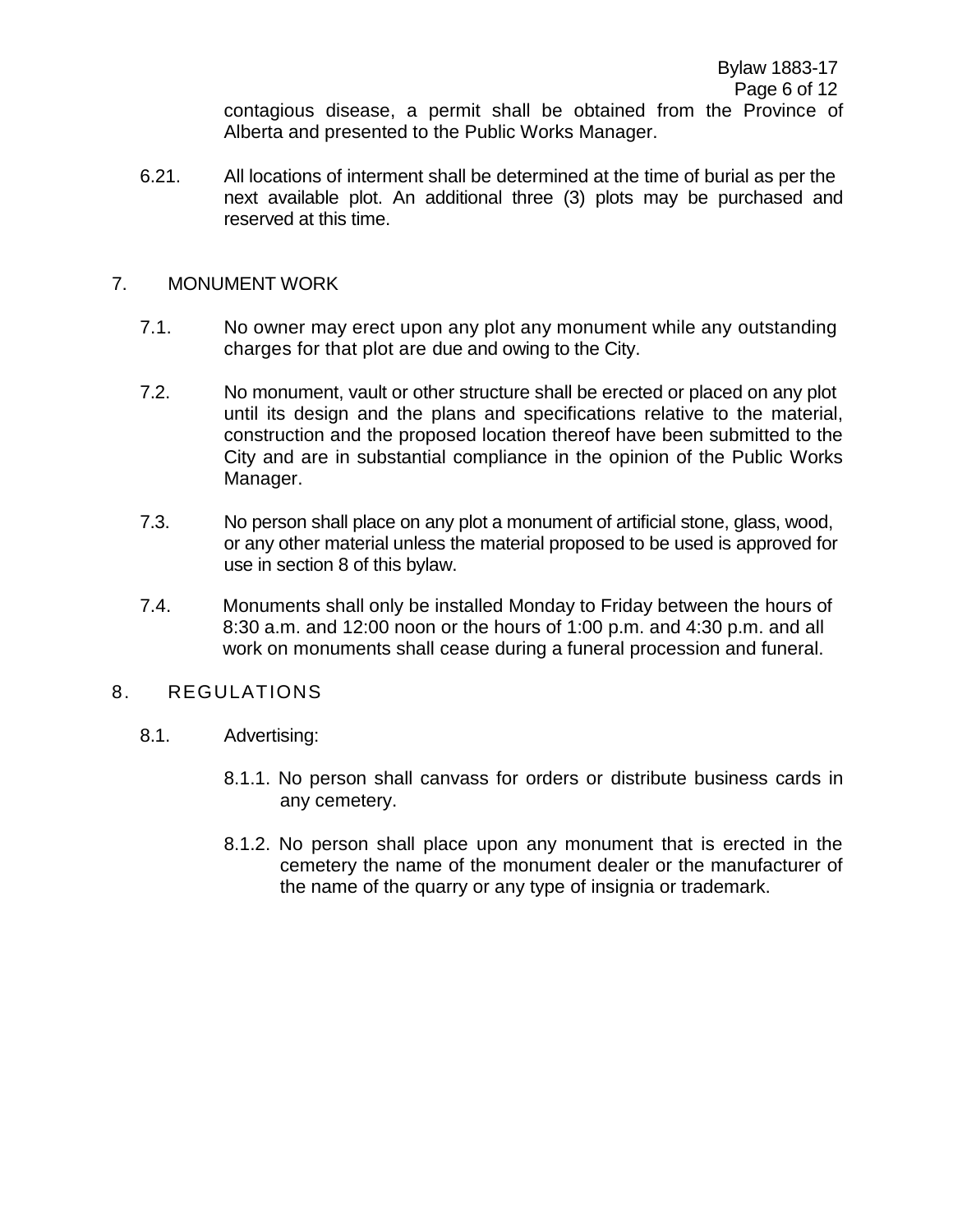## 8.2. Vegetation:

- 8.2.1. No person shall plant any tree, shrub or herbaceous perennial inside or outside any plot. All permanent planting of trees or shrubs within the cemetery grounds shall be the sole right and duty of the Public Works Manager.
- 8.2.2. No person shall tamper with or remove any flowers, plants, trees or shrubs, or monuments located within the cemetery nor touch any monument nor any fence or other structure belonging to the cemetery.
- 8.2.3. All flowers must be placed in a cast bronze or aluminum container. The container must be either affixed to the base or pillow, or have a stainless steel strap bolted to the container so that the strap may be inserted under the base or pillow. No containers shall be attached to the concrete sidewalk. Maximum height from the top of sidewalk to top of container shall be twenty (20) inches.
- 8.2.4. Cut flowers shall be removed from plots by the cemetery staff as soon as they become wilted or unsightly and persons wishing to retain same must remove them within forty-eight (48) hours after interment.
- 8.2.5. Artificial flowers shall be allowed on plots until they become unsightly and/or until they become a significant maintenance problem. Once artificial flowers are removed they will be retained for thirty (30) days so the owner has time to claim them.
- 8.2.6. Annual flowers shall not be planted upon graves.
- 8.3. Decorum:
	- 8.3.1. No person shall drive a vehicle in a cemetery except at a moderate rate and then only upon the roadway provided for the purpose. No turning or backing is permitted on any roadway on the cemetery grounds.
	- 8.3.2. No person may picnic, party or gather unless for funerals and related services in the cemetery grounds.
	- 8.3.3. No person shall disturb the quiet and good order of a cemetery by noise or other improper conduct.
	- 8.3.4. All plots in the cemetery will be sold with reasonable upkeep. The term reasonable shall mean the regular care as given to all municipal property.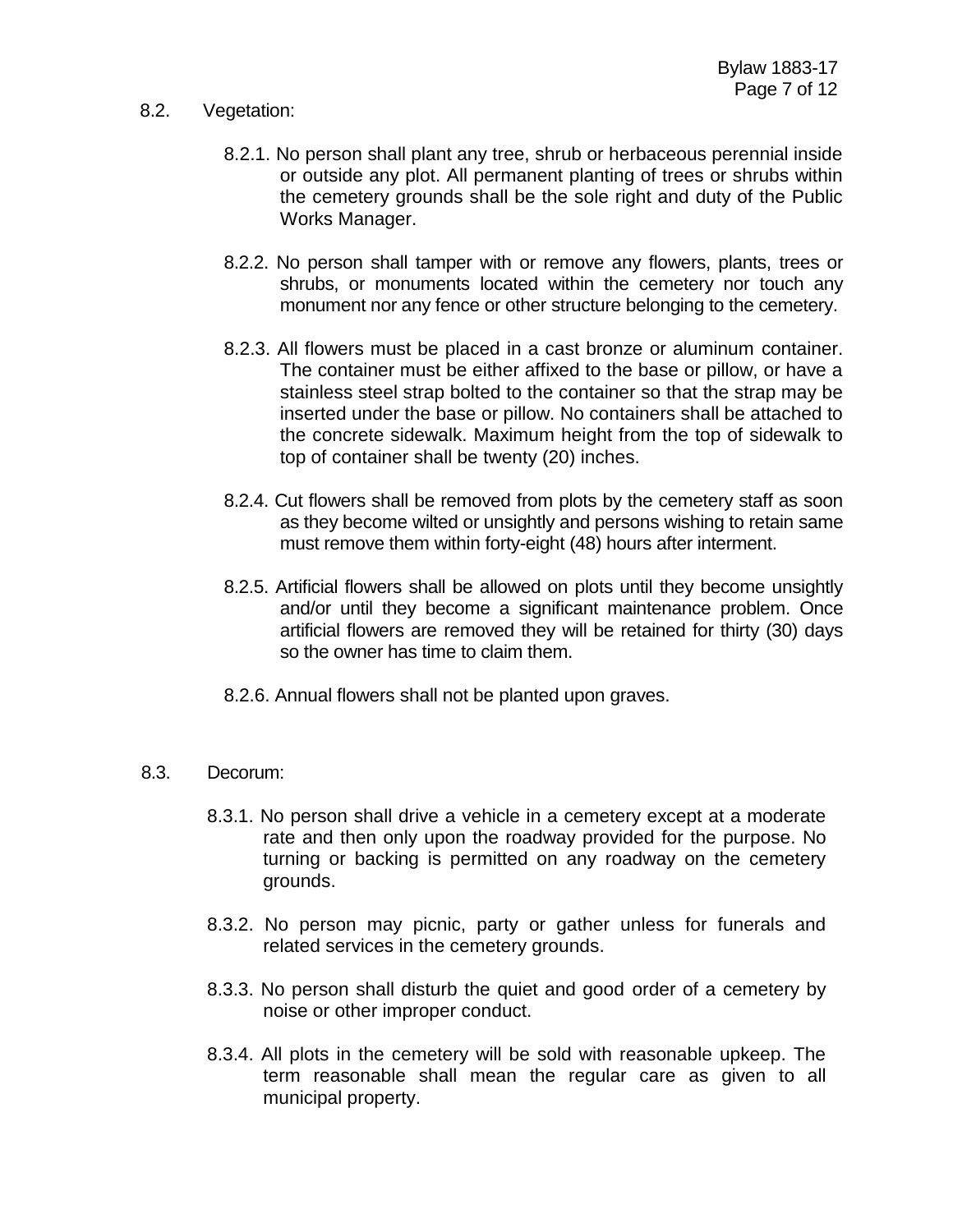- 8.3.5. Visitors must keep to the walks and drives and must not cross over, occupy or otherwise trespass upon any plot or grave not their own.
- 8.3.6. All vehicles and funeral processions are subject to the direction and control of the Public Works Manager and must not exceed a speed of 15 kilometers per hour while being driven within the cemetery area.
- 8.3.7. All persons and their families will be allowed access to the cemetery at proper times. A person may be requested to identify themselves and state their reason for attendance and should that person have no reasonable explanation or have been previously in breach of the Cemetery Bylaw, he or she may be denied access or asked to leave the cemetery.
- 8.3.8. No person shall throw rubbish within the cemetery grounds except in the receptacles provided by the City.
- 8.4. Enforcement:
	- 8.4.1. Any person who commits an offence pursuant to this Bylaw is guilty of an offence and is liable on summary conviction to a fine not exceeding ten thousand (\$10,000.00) exclusive of cost, or in the case of non-payment of the fine and cost imposed, to imprisonment for any period not exceeding one (1) year.
- 8.5. Any matters not dealt with in this Bylaw shall be dealt with by the Public Works Manager in the manner that they deem most appropriate, having consideration for the appearance of the cemetery and the scope and intent of this Bylaw.
- 8.6. Employees of the City, while carrying out duties under this bylaw are prohibited from accepting any gifts or monetary consideration of any form. Any employee who accepts any such gift or monetary consideration will be subject to the City's applicable disciplinary policies.
- 8.7. Monuments:
	- 8.7.1. All firms or individuals wishing to place/replace a new monument or memorial must first obtain a permit from the Public Works Manager at the Public Works Office.
	- 8.7.2. No inscription or impression shall be placed on any monument which, in the opinion of the Public Works Manager, is not in keeping with the dignity and decorum of the cemetery.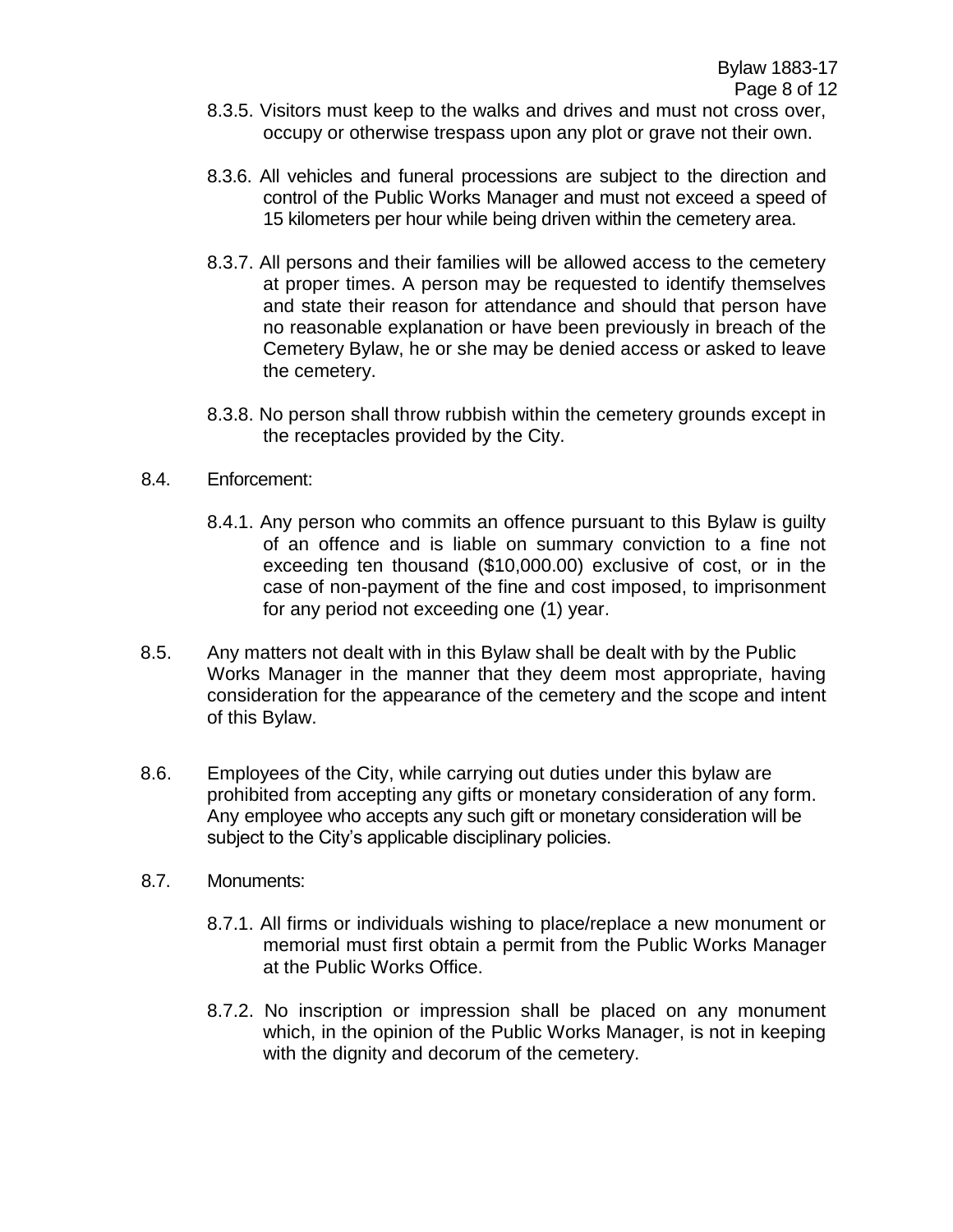- 8.7.3. For the protection of the plot holder and the beauty of the cemetery all inscriptions or impressions on all monuments must be well cut and in good proportion.
- 8.7.4. Inscription additions/changes to an existing monument can be made by obtaining a permit.
- 8.7.5. In erecting or placing monuments upon any plot the owner or his or her agent shall conform to the following:
	- (i) Be under the supervision of the Public Works Manager.
	- (ii) Not interfere with any other plots.
	- (iii) Convey, transport, and place all materials.
	- (iv) Remove all masonry litter, rubbish or refuse from the area and leave it in a neat and tidy condition.
	- $(v)$  In the event of a failure or refusal to do so the City may cause the same to be done and charge the cost thereto to the plot owner or his or her agent.
- 8.7.6. Any monument installed that does not comply with this Bylaw shall be removed by the Public Works Manager and shall only be returned to the owner upon payment of costs as determined by the Public Works Manager.
	- (i) Every owner of a monument or other object upon any plot shall maintain it in proper repair.
	- (ii) When, in the opinion of the Public Works Manager, any monument or other object upon a plot is in a state of disrepair, the owner shall be notified in writing and required to promptly repair the damage. Any monument or erection not repaired within thirty (30) days after a letter has been addressed to the owner or his agent to the last address provided to the City, may be removed from the plot or plots and retained in the custody of the Public Works Manager until the person responsible for its maintenance has made arrangements to return it to a suitable condition.
- 8.7.7 All monuments must be of granite, marble or bronze.
- 8.8. Delegation of Authority: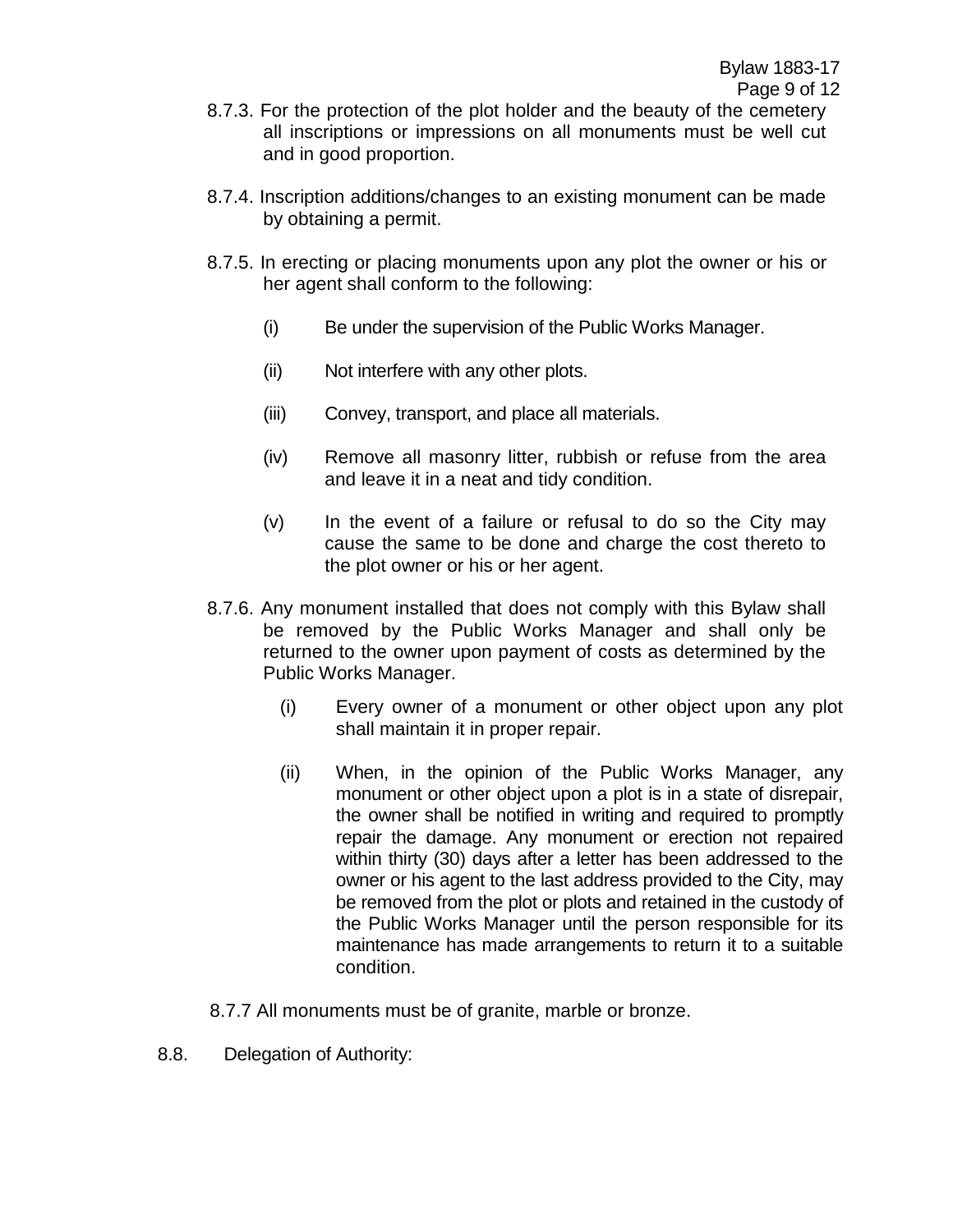8.8.1. The Public Works Manager may delegate their authority to carry out the functions and duties as specified in section 8, to an outside agency, in accordance with the agreements of the City of Wetaskiwin.

## 9. PERPETUAL CARE

- 9.1. The Perpetual Care fee must be included in the purchase price of a burial plot.
- 9.2. Perpetual Care fee will be charged for each cremains being placed in an already occupied plot and to be paid at the time of opening and closing.
- 9.3. The Wetaskiwin Cemetery Perpetual Care Trust Fund shall be established for the future care of the cemetery once the City establishes that the cemetery is full as determined by City Council.
- 9.4. Interest from the Perpetual Care Fund shall be spent on maintenance of the grounds, buildings, fences, vegetation, and may be used to replace vandalized monuments with a flat monument of granite, not exceeding 1 foot x 2 feet (.3m x .6m), that states name and dates if family cannot be contacted at the last known family member address.
- 9.5. Tax deductible donations will be accepted and held in the Wetaskiwin Cemetery Perpetual Care Trust Fund.
- 9.6. When plots are sold, reverted or given back to the Wetaskiwin Cemetery, the perpetual care fee shall not be refunded.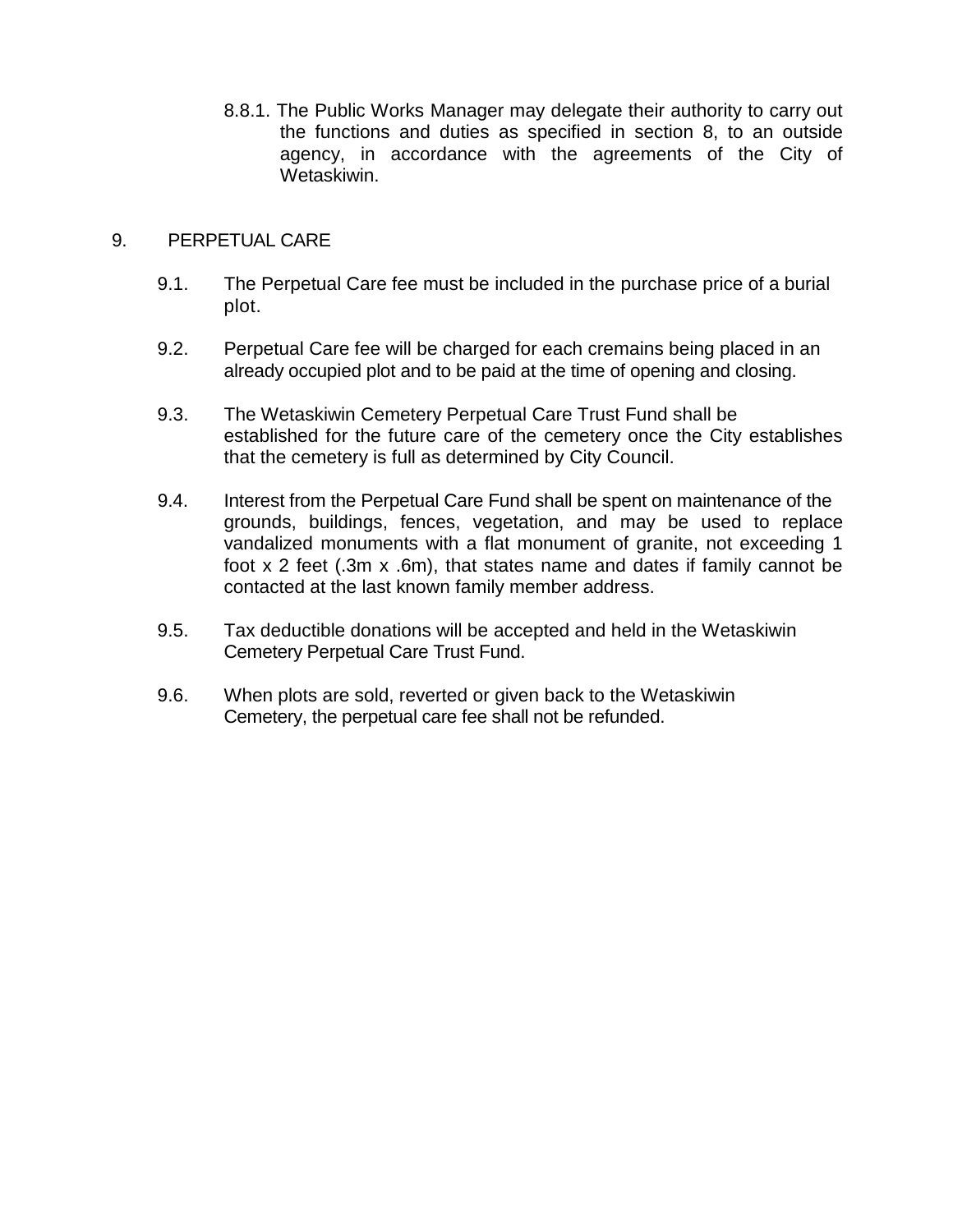## 10. FEES

- 10.1. Fees are attached as schedule A forming part of this bylaw.
- 11. REPEAL
	- 11.1 Bylaw #1310-95 and its amendments are hereby repealed, and this bylaw will come into full force and effect after third reading and on the date of signing.

Read a first time this 25 day of September, 2017.

Read a second time this 25 day of September, 2017.

Read a third time and passed this 25 day of September, 2017.

Original Signed

Mayor

Original Signed

City Manager